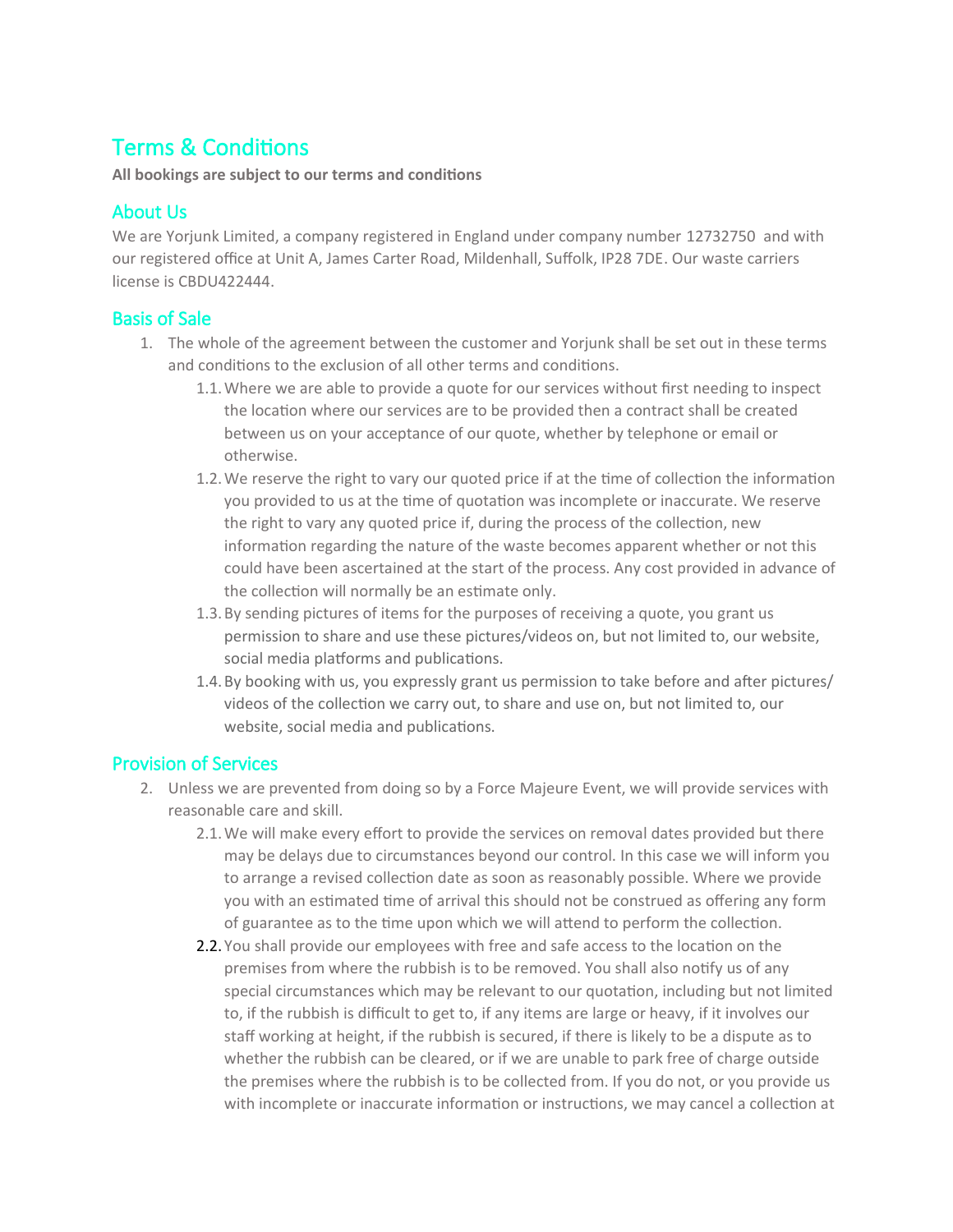any time, either on attendance at site or by giving you notice, or we may make an additional charge of a reasonable sum to cover any extra work or costs that are required.

- 2.3. In the event that we attend the premises in your absence you undertake to provide us with the reliable means to contact you and take payment prior to the collection proceeding. Failure to do so may result in the collection failing in which circumstances Yorjunk Ltd is not to be held liable for any loss or damage howsoever incurred.
- 2.4. You confirm that you have the full authority for us to collect and dispose of the rubbish. You shall indemnify us from and against any cost or expense we suffer or incur from any third party as a result of your not having the authority for us to clear the rubbish including any containers.
- 2.5.If we detect or suspect there may be any asbestos, syringes, drug paraphernalia or other hazardous or dangerous substances or materials on site we may at our sole discretion, immediately vacate the premises, and will not be responsible for further collection and disposal. In such circumstances you shall still be fully liable to pay for our attendance in full and for any waste already removed.
- 2.6.If we need to engage expert services to remove such materials already loaded onto our trucks, or having been tipped at a transfer station, we reserve the right to charge you for such services, if at the time of removal we were unaware of any asbestos or other hazardous or dangerous substances or materials in what has been removed. You shall indemnify us from and against any cost or expense we suffer or incur from any third party as a result of us transferring hazardous material to a transfer station where we were unaware of the presence of such material at the time of the transfer.
- 2.7. We will agree to email a Waste Transfer Note and receipt after the collection is complete. We do not agree to provide any further documentation other that at our discretion and we reserve the right to charge an administration fee for any documents that we provide other than a standard Waste Transfer Note. It is the waste producers responsibility to provide a Waste Transfer Note and the producer of the waste should retain this document for at least two years. Where we have the Waste Transfer Note stored, we will provide a single copy on request for a period of two years after the collection, but we reserve the right to charge a reasonable administration fee for multiple documents or for requests that we consider to be unreasonable or vexatious.
- 2.8.Any sharp or dangerous objects e.g. knives and broken glass should be separately stored in an appropriate container by you before we arrive for the collection. Under no circumstances should sharp objects be stored in bags. This requirement is for the safety of our staff.
- 2.9. The following waste items are **not** accepted unless we have stated otherwise: batteries, tyres, liquids/paints/solvents, asbestos, plasterboard, gas bottles, fluorescent tubes or loft insulation.

#### Payment and Price

3. We do not currently charge VAT on our service.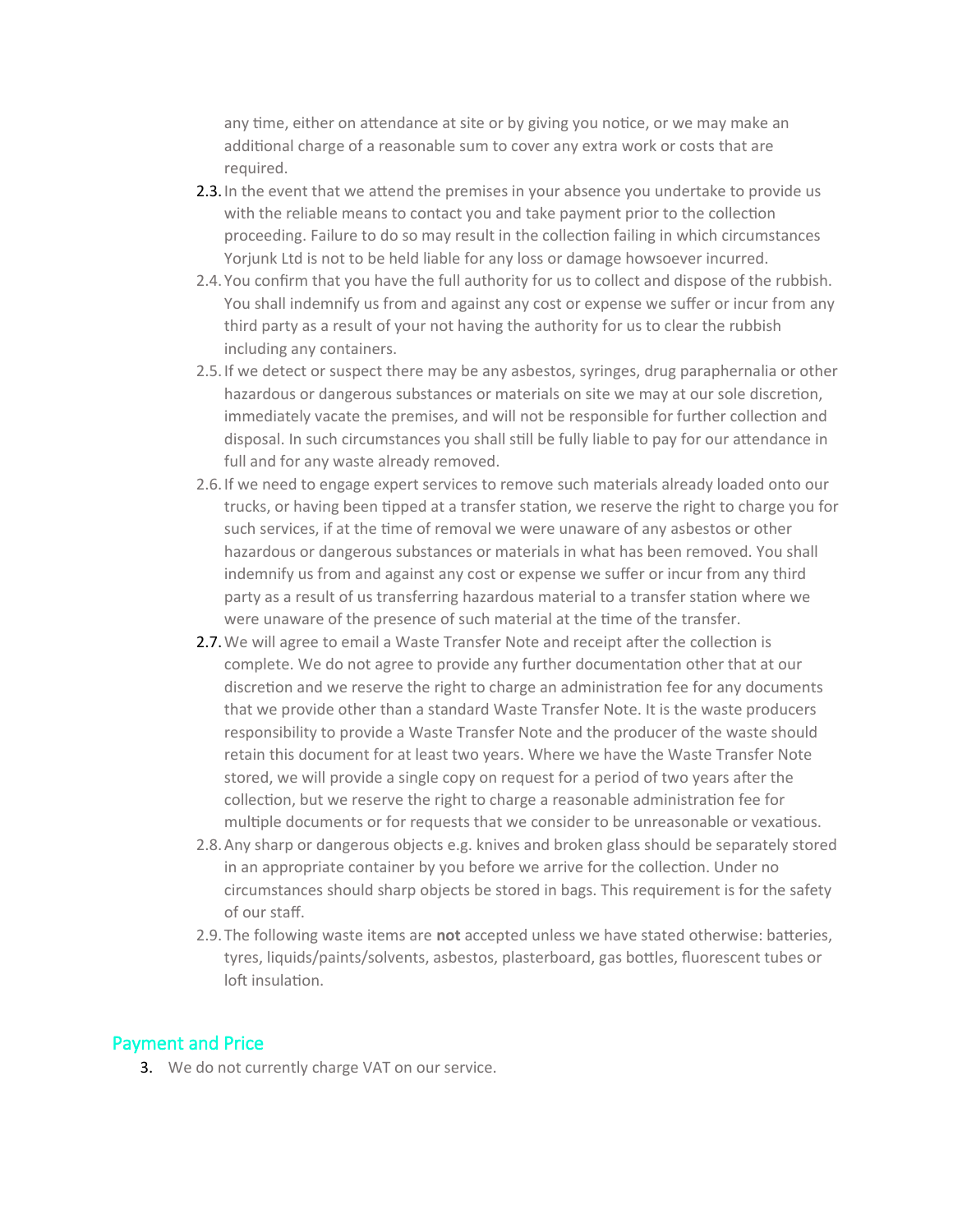- 3.1.Our primary pricing method is to charge for each collection by attendance fee and then by the cubic yard weighing cumulatively up to a fixed amount per cubic yard taken as an average over the whole collection. As it is impossible to weigh waste in situ, the price quoted may be based solely on our visual estimate of the weight of the waste to be removed. Such weights may be determined accurately in retrospect by way of a transfer station weighbridge ticket and subject to agreement the price may be varied in retrospect. The customer must request such an arrangement in advance of the removal of the waste so as to allow for the waste removed to be kept separate from other waste for the purposed of weighing, and a collection on these terms will not always be available. The current weight allowance is published on our website and may vary subject to special agreement.
- 3.2.In addition, for non-account customers an attendance fee will be taken at the time of booking. In consideration of this payment a vehicle will attend the site where the waste is located, however the payment does not guarantee that any work will be carried out. This fee is for attendance only, and no amount of waste removal is included.
- 3.3.Payment must be made at the time of collection unless the work is being carried out on behalf of an account holder, or a prior agreement has been made. In the event payment is not made, any waste collected may be returned to the producer. Payments not made within 14 days of the collection date or on the due date for account holders will incur an administration fee of £40 for invoices up to £999.99; £70 for invoices up to £9,999.99 and £100 for invoices over £10,000.00. We reserve the right to charge interest on any unpaid balance at the rate of 8% above the base rate as set from time to time by The Bank of England. We do not assume ownership of any waste collected until payment for the collection has been made and a transfer note has been provided to the customer.
- 3.4.We may invoice you at any time after we have provided the services. Invoices must be paid within 30 calendar days of the date of the invoice save by prior agreement. Invoices to customers who do not have a prior credit account arrangement with Yorjunk Ltd. are due to be paid upon receipt.
- 3.5. Time for payment of our invoices shall be of the essence of the contract.
- 3.6.Without limiting any other remedies or rights that we may have, if you do not pay us on time, we may cancel or suspend our performance of any other further services to you until you have paid the outstanding amounts.
- 3.7.We may from time to time carrying out credit checks with credit reference or other agencies to establish the current credit status of account holders. Should the credit status of an account holder diminish or change in any way that we consider to be adverse then we reserve the right to lessen the credit amount offered or to close the account. In the event that we change the amount of credit offered then the balance of outstanding credit over that amount will immediately become due and we will be entitled to treat the overdue amount as if it had become overdue in the normal way.
- 3.8.We reserve the right to close your account at any time without notice if, in our sole opinion, the account holder or any representative or agent of account holder has been, or is suspected of having been party to bribery, corruption, illegal practices, solicitation of companies that hold accounts with Yorjunk, solicitation or offers of employment to current Yorjunk staff or any other act that may be considered by us to be to the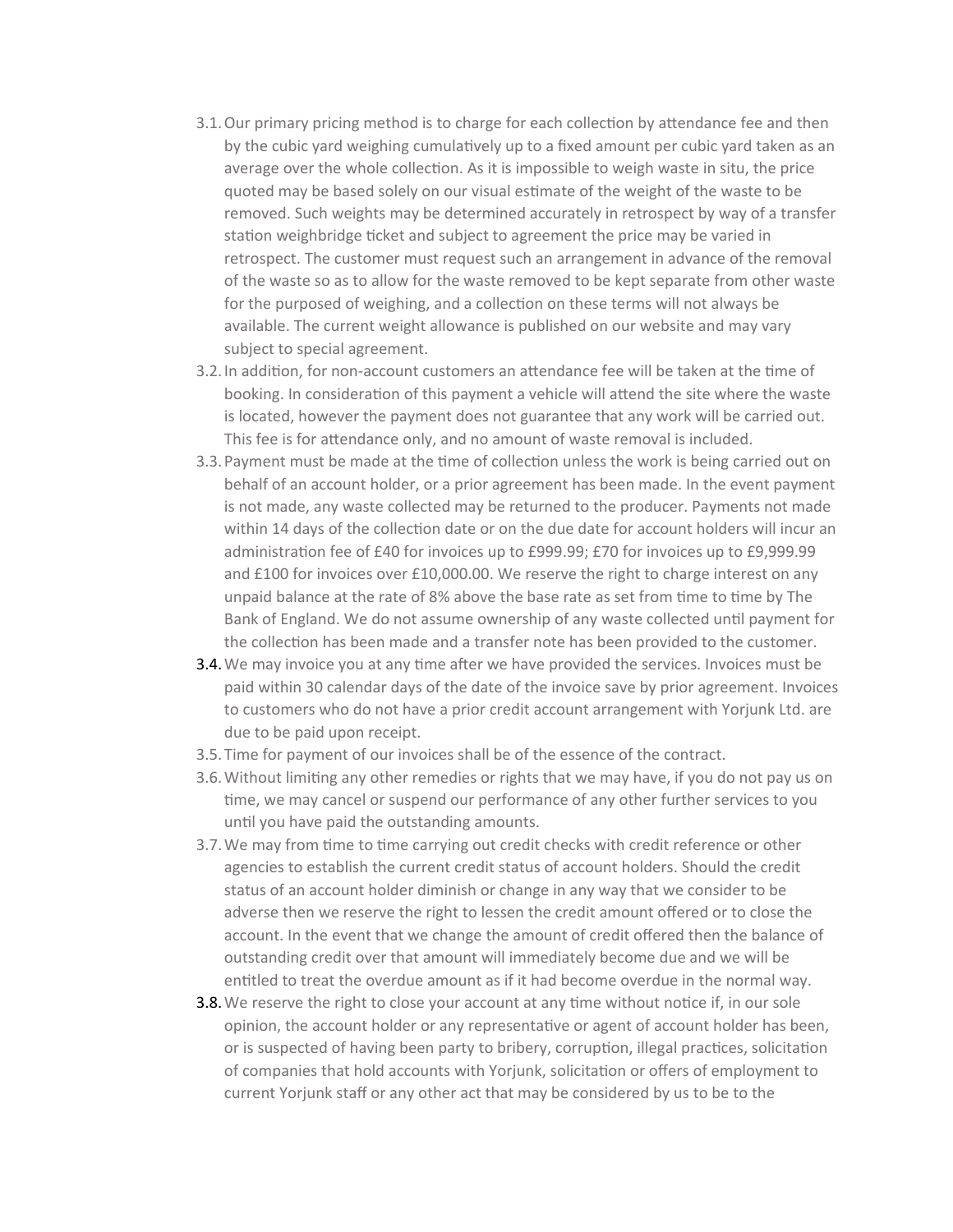detriment of Yorjunk Ltd. Should we close your account then we may at our sole discretion make an immediate demand for all payments for collections as yet unpaid, to be paid within 14 days of the date of demand whether invoiced at the time of account closure or not. For clarity, we will be entitled to require all collections undertaken before the date of account closure, whenever normally due to be paid within 14 days of account closure.

3.9. You shall pay all amounts due in full without any deduction or withholding except as required by law and you shall not be entitled to assert any credit, set-off or counterclaim against us in order to justify withholding payment of any such amount in whole or in part. Should any amount due become over 7 days overdue then we reserve the right to require immediate payment of all amounts due regardless of the due date on the invoice.

#### Cancellations and Charges

- 4. We may, at our discretion refund the attendance fee if you wish to cancel a booked collection provided such a request to do so is received at any time on the business day preceding the date of the collection by email sent to info@yorjunk.co.uk or by telephoning our customer support centre on 01603 60 40 11.
	- 4.1.Where you may be deemed to be contracting as a "consumer" then you will additionally have the right to cancel a booking at any time up to the end of fourteen days after the day on which the contract is concluded, subject to the following provisions.

(a) You do not have the right to cancel the contract if the supply of our services begins with your agreement before the end of the fourteenth day cancellation period. It is assumed we have your agreement if we are required to carry out our work within this period.

(b) To exercise the statutory right of cancellation, you must provide us with written notice.

- 4.2.If we are unable to remove any items from the premises as, for example, they are too large to fit through the doorways, then if we agree, in our discretion, to try and dismantle the item e.g. remove legs from tables, in order to try and get the item to fit through the doorway, if we are still unable to remove the item from the premises, then we shall not be responsible for the reassembly of such an item.
- 4.3.We allocate 5 minutes for removal to our vehicle for each cubic yard of rubbish at the premises specified together with 5 minutes for our vehicle team to make their initial assessment of the job. Where it takes us longer than the allocated time for the allocated amount of storage space on a truck (which may differ from the amount of space it takes up when stored) we reserve the right to charge for each additional minute of labour at such rates as displayed on the Company's website from time to time.
- 4.4.If in the sole judgement of our vehicle team the weight of the collection exceeds the weight allowance per cubic yard published on our website, we reserve the right to charge for the whole collection by weight.
- 4.5.'Difficult waste' (including but not limited to fridges and car tires) is charged at such rates as displayed on the Company's website from time to time.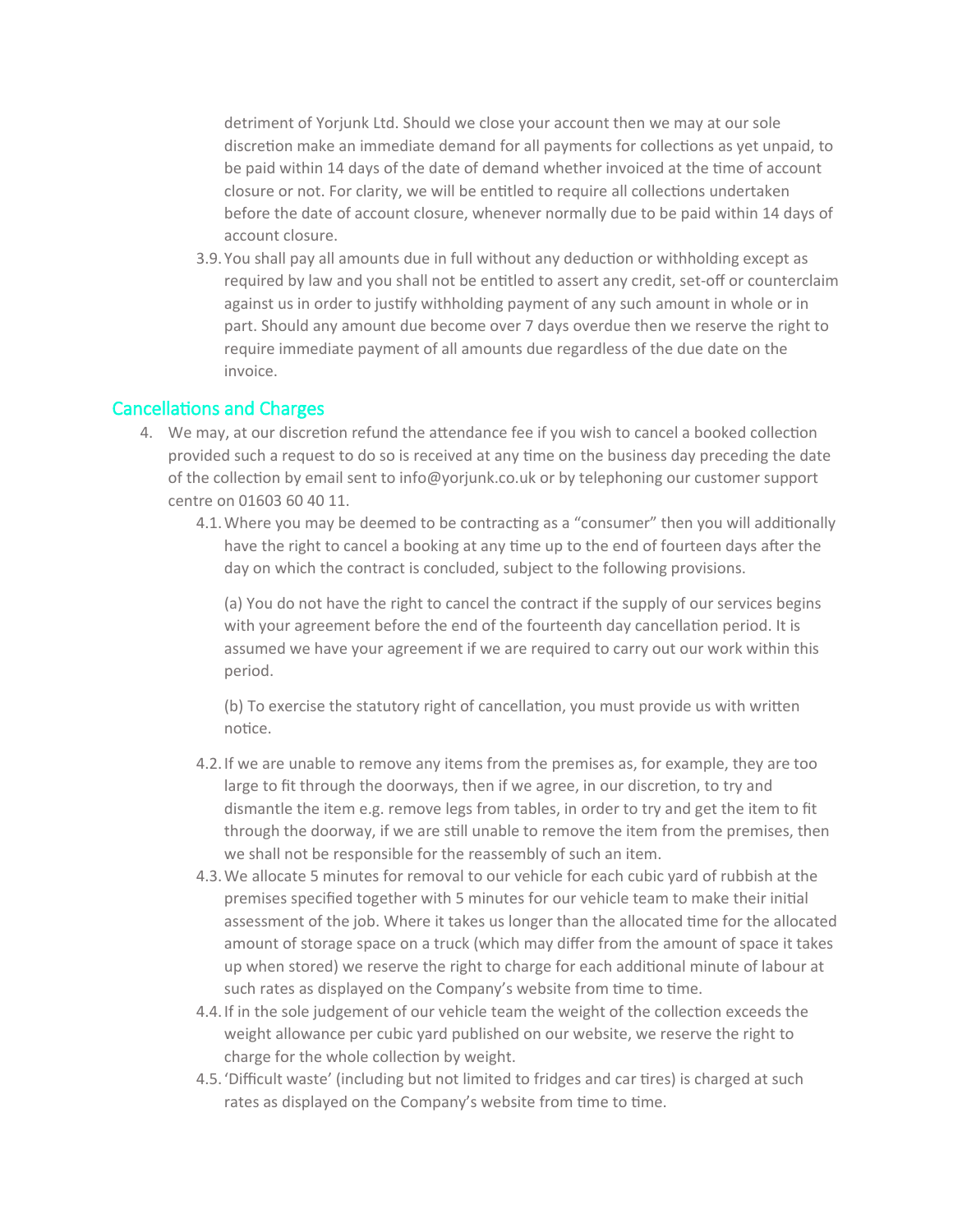4.6.Projected time for the collection, and measurements of weight and volume are all assessed by our vehicle team at their absolute discretion at the start of the collection. We reserve the right to apply additional charges throughout the job and at its conclusion.

### Limitation of Liability

- 5. Yorjunk will accept no liability for the implied legality of any service that we carry out. No opinion or purported advice offered by any Yorjunk employee or agent should be relied upon in the assessment of legal compliance. By carrying out any service as instructed by a customer we do not convey any warranty of legality of the service in any way. The customer should ensure that any instructions given to us are lawful and the customer agrees to indemnify Yorjunk against any losses or liabilities arising from dispute of property or any other legal dispute.
	- 5.1. This clause does not exclude or limit in any way our liability for (a) death or personal injury caused by our negligence; (b) fraud or fraudulent misrepresentation; or (c) any breach of the obligations implied by section 12 of the Sale of Goods Act 1979 or section 2 of the Supply of Goods and Services Act 1982.
	- 5.2. Subject to the preceding, under no circumstances whatsoever shall we be liable to you, whether in contract, tort (including negligence), breach of statutory duty, or otherwise, for any loss of profit, or any indirect or consequential loss arising under or in connection with the contract; and (b) our total liability to you in respect of all other losses arising under or in connection with the contract, whether in contract, tort (including negligence), breach of statutory duty, or otherwise, shall in no circumstances exceed the price of our services under the contract in question.
	- 5.3.Due to the nature of the service we cannot guarantee that no damage to property will occur during the clearance process. The customer should inspect the working area once our clearance is complete and notify the team of any damage before the team have left the site. Any such damage must also be notified in writing to Yorjunk within 7 days of completion of the site clearance. We will not accept liability for any damage that is not notified to us within this time.
	- 5.4.If Yorjunk is found to be liable in respect of any loss or damage to the customers property, the extent of our liability will be limited to the retail cost of replacement of the damaged property.
	- 5.5. The customer shall give Yorjunk a reasonable opportunity to remedy any matter for which Yorjunk is liable before the customer incurs any costs and/or expenses in remedying the matter themselves. If the customer does not so, Yorjunk shall have no liability to the customer.
	- 5.6. Yorjunk shall have no liability to the customer for any consequential losses (including loss of profits and/or damage to good will), economic and/or other similar losses, special damages and other direct and indirect losses or for business interruption, loss of business or loss of opportunity.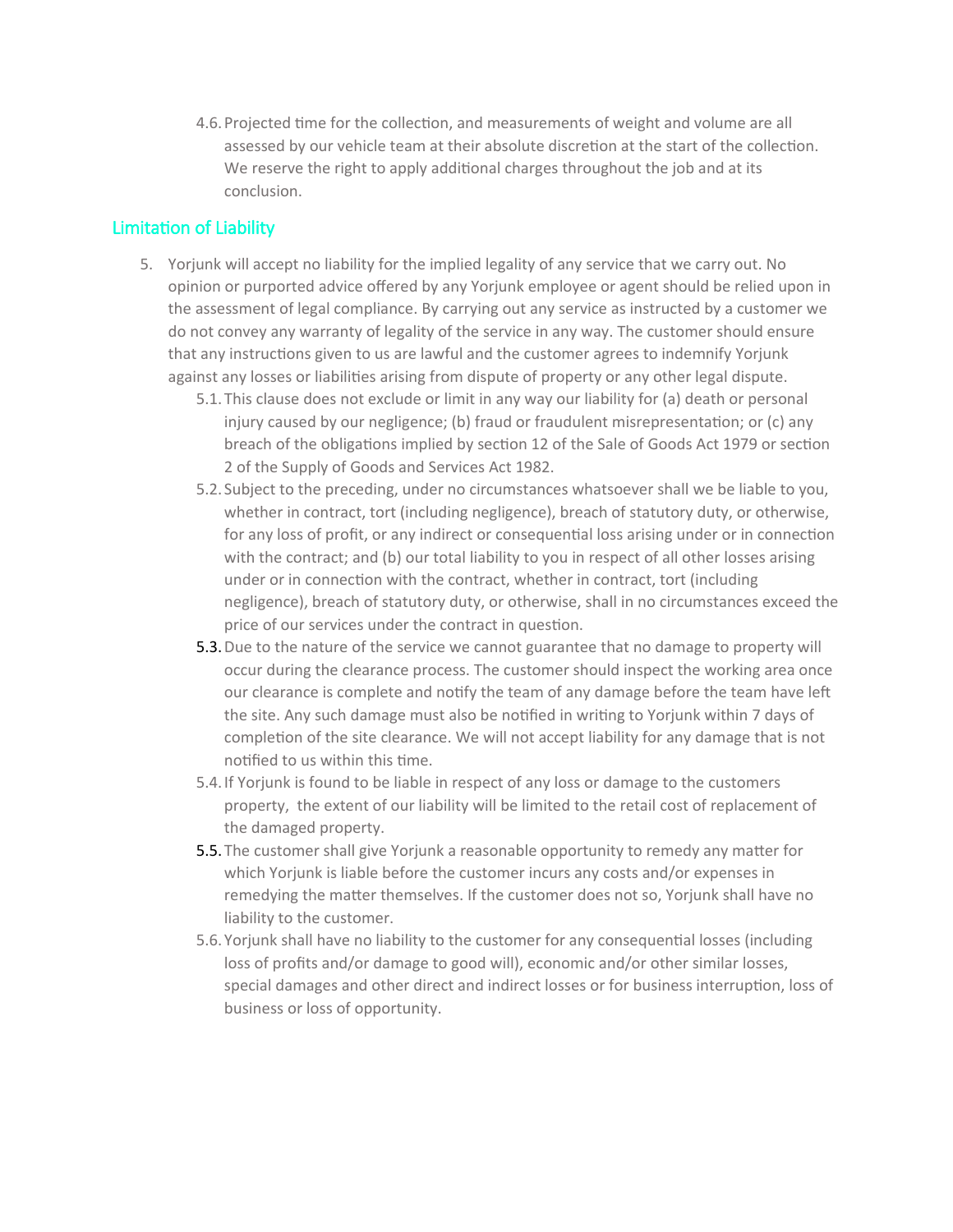### Events Outside Our Control

- 6. We will not be liable or responsible for any failure to perform, or delay in performance of, any of our obligations under these Terms that is caused by events outside our reasonable control (Force Majeure Event).
	- 6.1.A Force Majeure Event includes any act, event, non-occurrence, omission or accident beyond our reasonable control and includes, in particular (without limitation), the following (a) civil commotion, riot, invasion, terrorist attack or threat of terrorist attack, war (whether declared or not) or threat or preparation for war; (b) fire, explosion, storm, flood, earthquake, subsidence, epidemic/pandemic or other natural disaster; (c) impossibility of the use of railways, shipping, aircraft, motor transport or other means of public or private transport; (d) impossibility of the use of public or private telecommunications networks.
	- 6.2.Our obligations under these Terms are suspended for the period that the Force Majeure Event continues, and we will extend the time to perform these obligations for the duration of that period. We will take reasonable steps to bring the Force Majeure Event to a close or to find a solution by which our obligations under these Terms can be performed despite the Force Majeure Event.

## Termination

- 7. We may terminate the arrangement between us at any time.
	- 7.1. Termination will not affect either party's outstanding rights or duties, including our right to recover from you any money you owe us under these Terms.

### Assignment

8. You may not transfer any of your rights or obligations under these Terms to another person without our prior written consent, which we will not withhold unreasonably. We can transfer all or any of our rights and obligations under these Terms to another organisation, but this will not affect your rights under these Terms.

### **Notices**

9. All notices sent by you to us must be sent to us at Yorjunk Limited, Unit A, James Carter Road, Mildenhall, Suffolk, IP28 7DE and/or emailed to info@yorjunk.co.uk. We may give notice to you at either the e-mail or postal address you provide to us at the time of booking. Notice will be deemed received and properly served 24 hours after an e-mail is sent or three days after the date of posting of any letter. In proving the service of any notice, it will be sufficient to prove, in the case of a letter, that the letter was properly addressed, stamped and placed in the post and, in the case of an email that the email was sent to the specified e-mail address of the addressee.

### Data Protection

- 10. We will only use the personal information you provide to us to provide the services, or to inform you about similar services which we provide, unless you tell us that you do not want to receive this information. Please see our Privacy Policy on our website.
	- 10.1. You acknowledge and agree that we may pass your details to credit reference agencies.